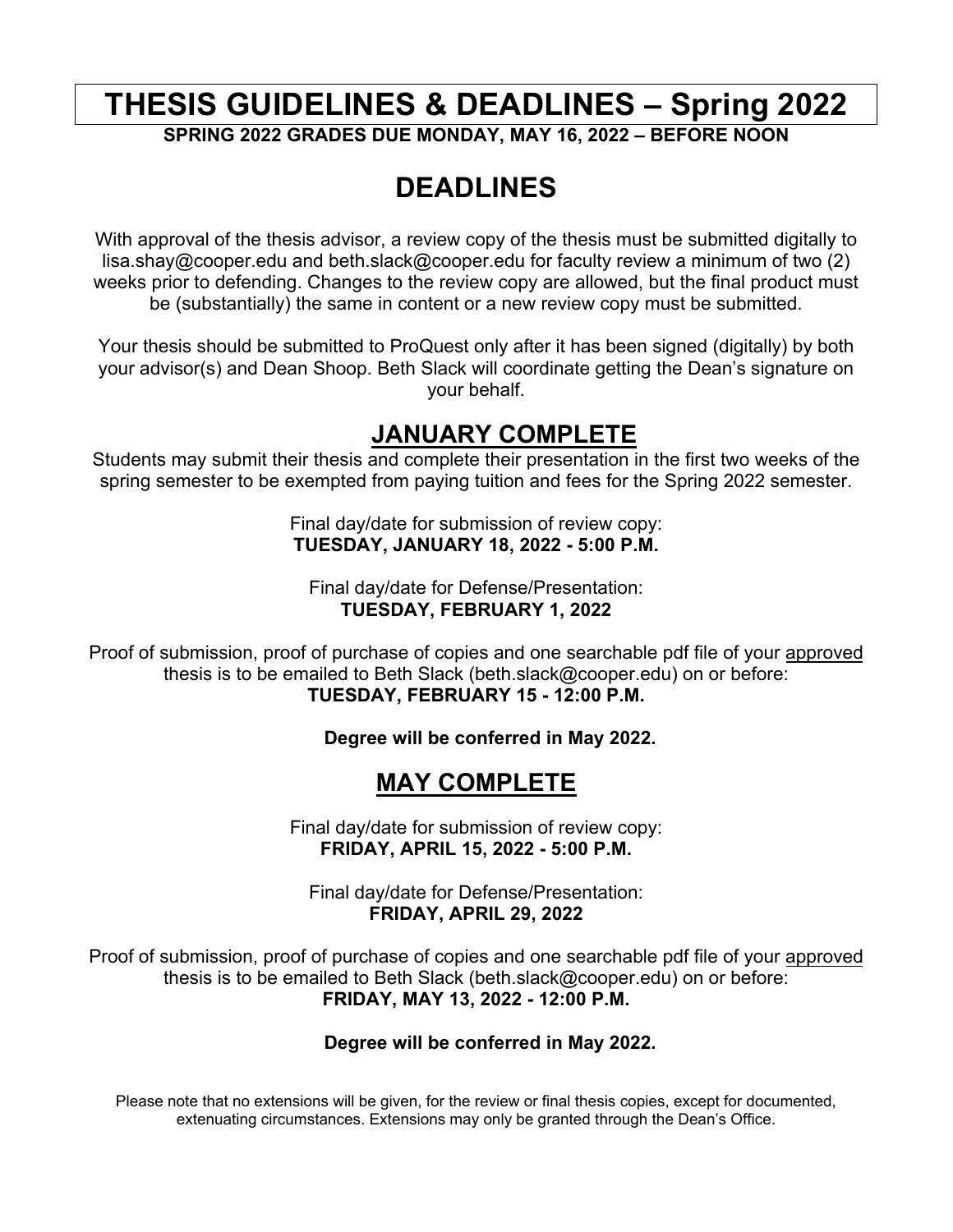# **Thesis Completion Checklist**

Submit review copy of thesis to beth.slack@cooper.edu. In collaboration with your advisor, schedule your thesis presentation. Send presentation invitation to engfac@cooper.edu, engadjfac@cooper.edu, engineering.labtechnicians@cooper.edu, and beth.slack@cooper.edu, post flyers (on the bulletin board across from the Dean's Office door and provide a copy to the school library) at least two weeks before presentation.  $\Box$ Complete and submit graduation form. After completing your presentation, finalize and submit a searchable PDF final version of your thesis to beth.slack@cooper.edu.  $\mathcal{L}_{\mathcal{A}}$ Upon receipt of the signed signatory page of your thesis, submit your thesis to ProQuest for digital archiving. Do not select the "embargo" option unless absolutely necessary. Inform the Dean's Office if you need to embargo your dissertation. Send Beth Slack (beth.slack@cooper.edu) the receipt showing it has been submitted.  $\overline{\phantom{a}}$ 

If your advisor(s) wishes to have a hard copy of your thesis, send Beth Slack (beth.slack@cooper.edu) the receipt showing purchase from ProQuest.

You will receive an email from the Dean's office once you have fulfilled all requirements.

## **GUIDELINES**

Graduate students conduct their thesis work under the close supervision and guidance of a full-time faculty member of the School of Engineering. The thesis advisor and Dean approve all copies of the thesis after it has been successfully defended. The master's thesis is defended through an oral presentation during the fall or spring semesters only. This presentation summarizes the content of the thesis and is open to all interested persons.

The standard for the body of the thesis is 12-point Times New Roman, or the most similar font in LaTex. Figure and table captions could be smaller, but no smaller than 10 point. Headings could be larger, but no larger than 14 point. If you prefer a non-serif font, Arial is an approved alternative. It is acceptable, even customary, to show computer code in a monospace font, such as Courier New.

All students should use a standard style guide. If your department doesn't have a specific requirement. here is the most common: https://owl.purdue.edu/owl/research\_and\_citation/resources.html

The thesis format is at Appendix A. Your thesis must be typed and double spaced with a 1" margin. All equations should be typed or computer generated. In extreme cases, very neatly handwritten equations will be accepted. A razor point pen is recommended as it scans very cleanly.

# **DIGITAL ARCHIVING**

Students are required to submit their thesis for digital archiving through ProQuest. You should choose the ProQuest Open Access Publishing Plus (\$95) option. Submissions can be made here: https://www.etdadmin.com/cgi-bin/school?siteId=967 Please make sure to include the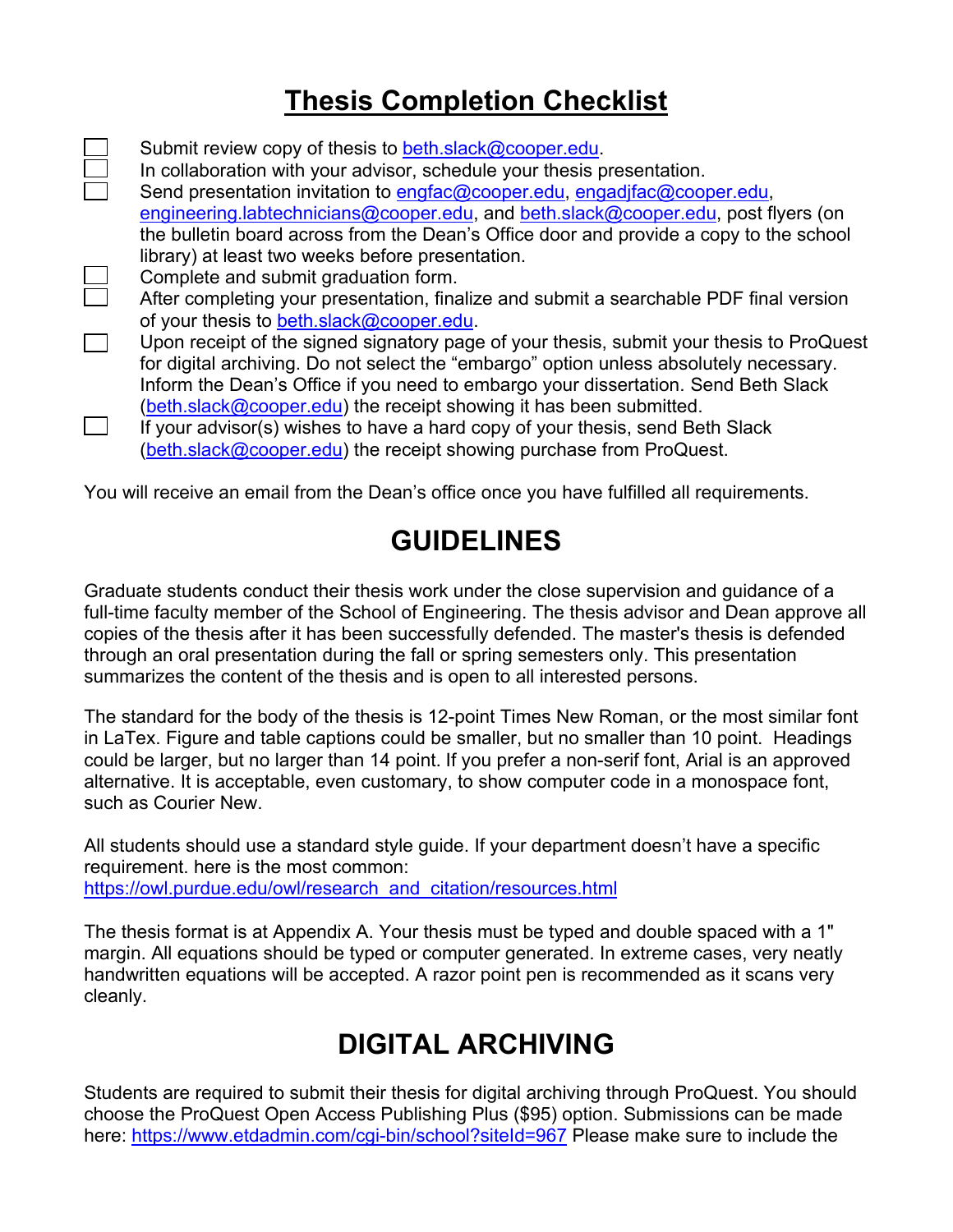signed copy of the signature page in the submission. Please email Beth Slack a copy of your submission confirmation at beth.slack@cooper.edu.

Information about best practice formatting for digital archiving can be found here: https://media2.proquest.com/documents/Preparing+Your+Manuscript+for+Submission+Revise d+31jul2015.pdf

# **BINDING**

Students are no longer required to purchase a bound copy of their thesis for the school. If your advisor would like a copy, students are required to purchase a copy on their behalf. Hard copies should be ordered through ProQuest. Please purchase the  $8\frac{1}{2}$  x 11 hardcover library bind version. 1-2 copies are priced at \$62 each. If you order additional copies, the price goes down per copy. If you wish, you can have the copies sent to the school. The Dean's Office will make sure the hard copy is given to your advisor. They will also hold your copy for pick-up. The mailing address for the school is:

Beth Slack Cooper Union 7 East 7<sup>th</sup> Street Bldg. 41CS, Rm. 204 New York, NY 10003 212.353.4287

## **GRADUATION**

The Office of Admissions & Records submits the list of engineering Master's Degree candidates to the School of Engineering Committee on Academic Standards. The Committee in turn presents the recommended list of candidates to the engineering faculty at the semesterend faculty meeting, and to the Board of Trustees' November/May meeting for approval of conferment of the Master of Engineering degree. Students who complete in September are eligible to graduate in December. Students who complete in December, January or May are eligible to graduate in May.

# **QUESTIONS**

Please don't hesitate to contact Associate Dean Lisa Shay (lisa.shay@cooper.edu) or Beth Slack (beth.slack@cooper.edu) with any questions you might have.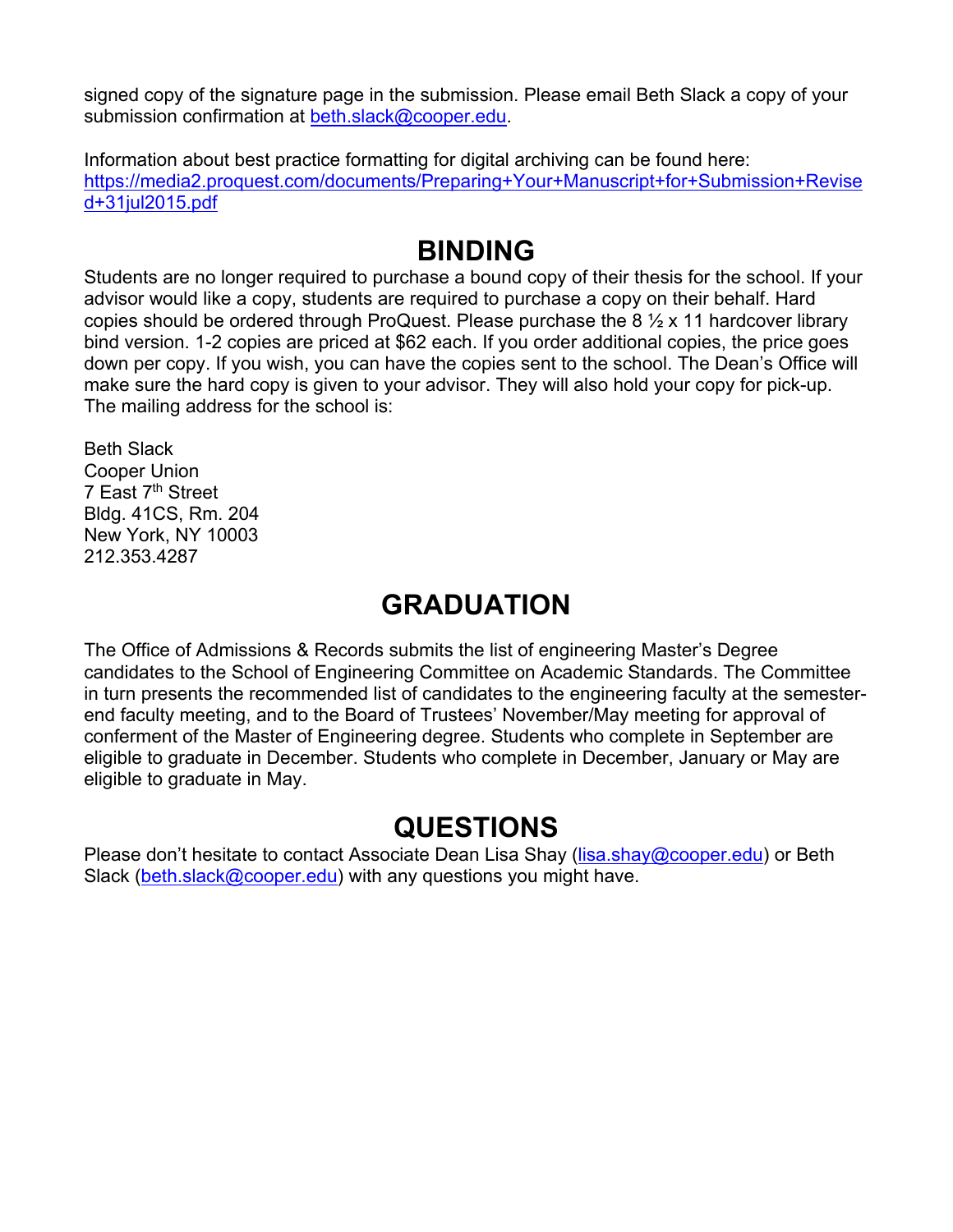#### Appendix A: FORMAT OF MASTER'S THESIS

|                                               | Order of Appearance                    | Page       |
|-----------------------------------------------|----------------------------------------|------------|
| Title Page (see sample)                       |                                        | unnumbered |
| Signature Page (see sample)                   |                                        | unnumbered |
| Acknowledgment (one page max: double spaced)  |                                        | İ          |
| Abstract (one page max; double spaced)        |                                        | ii         |
| Table of Contents (may be more than one page) |                                        | iii        |
| List of Figures                               |                                        | iv         |
| <b>Table of Nomenclature</b>                  |                                        | v          |
| Text or Body of Thesis                        |                                        | vi         |
| 1.                                            | Introduction                           | 1          |
| 1.1                                           | <b>Statement of Problem</b>            | 5          |
| 1.2                                           | etc:                                   | 12         |
| 2.                                            | .                                      |            |
|                                               | .                                      |            |
|                                               | .                                      |            |
| 9.                                            | <b>CONCLUSIONS AND RECOMMENDATIONS</b> | 102        |
|                                               | Appendices                             |            |
| Appendix A Data, Equations Derived            |                                        | 111        |
|                                               |                                        |            |
| Bibliography                                  |                                        | 121        |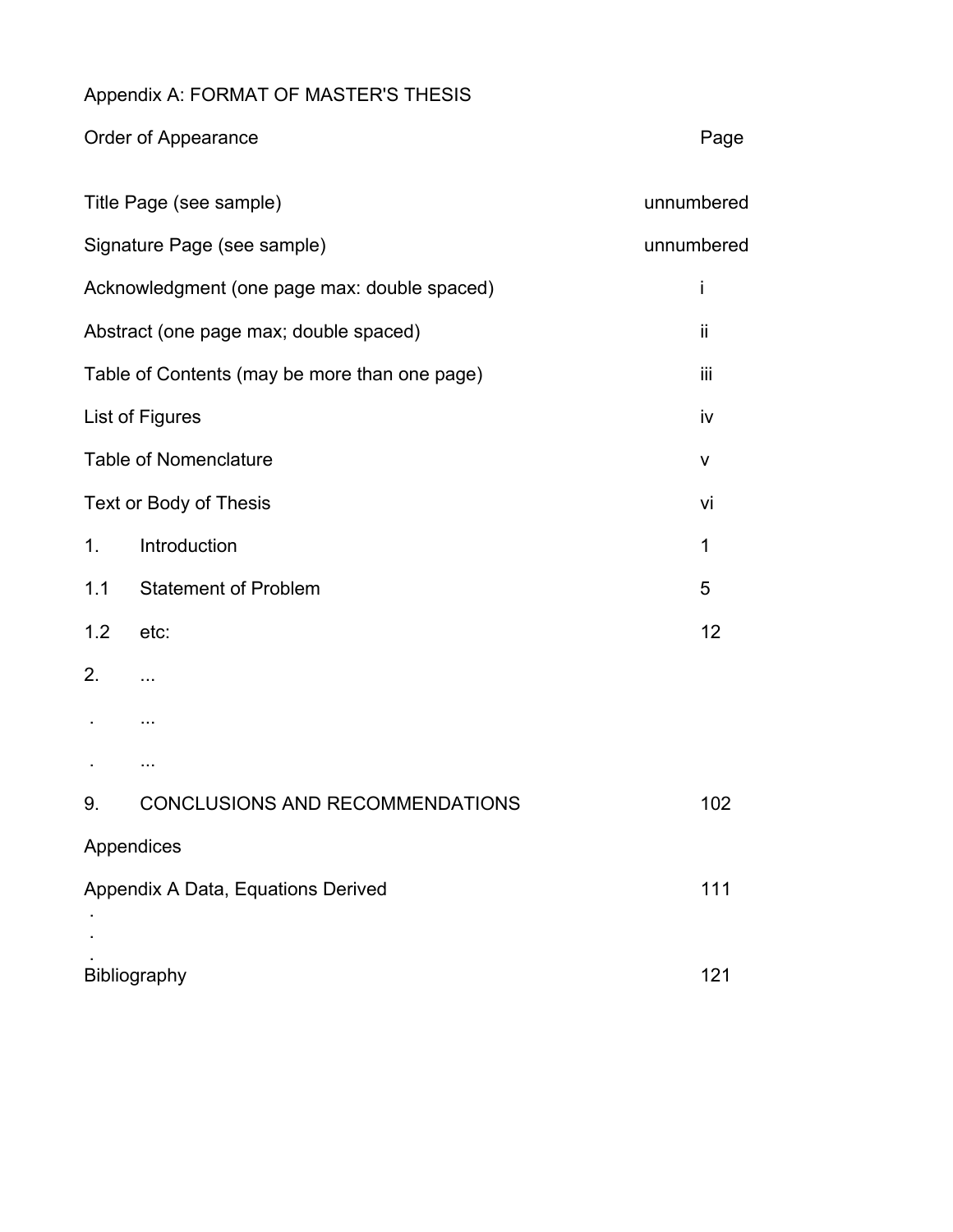*APPENDIX B: SAMPLE TITLE PAGE*

THE COOPER UNION FOR THE ADVANCEMENT OF SCIENCE AND ART ALBERT NERKEN SCHOOL OF ENGINEERING

# **Title of Thesis**

By

Student Name

A thesis submitted in partial fulfillment of the requirements for the degree of Master of Engineering

Advisor

Name of Advisor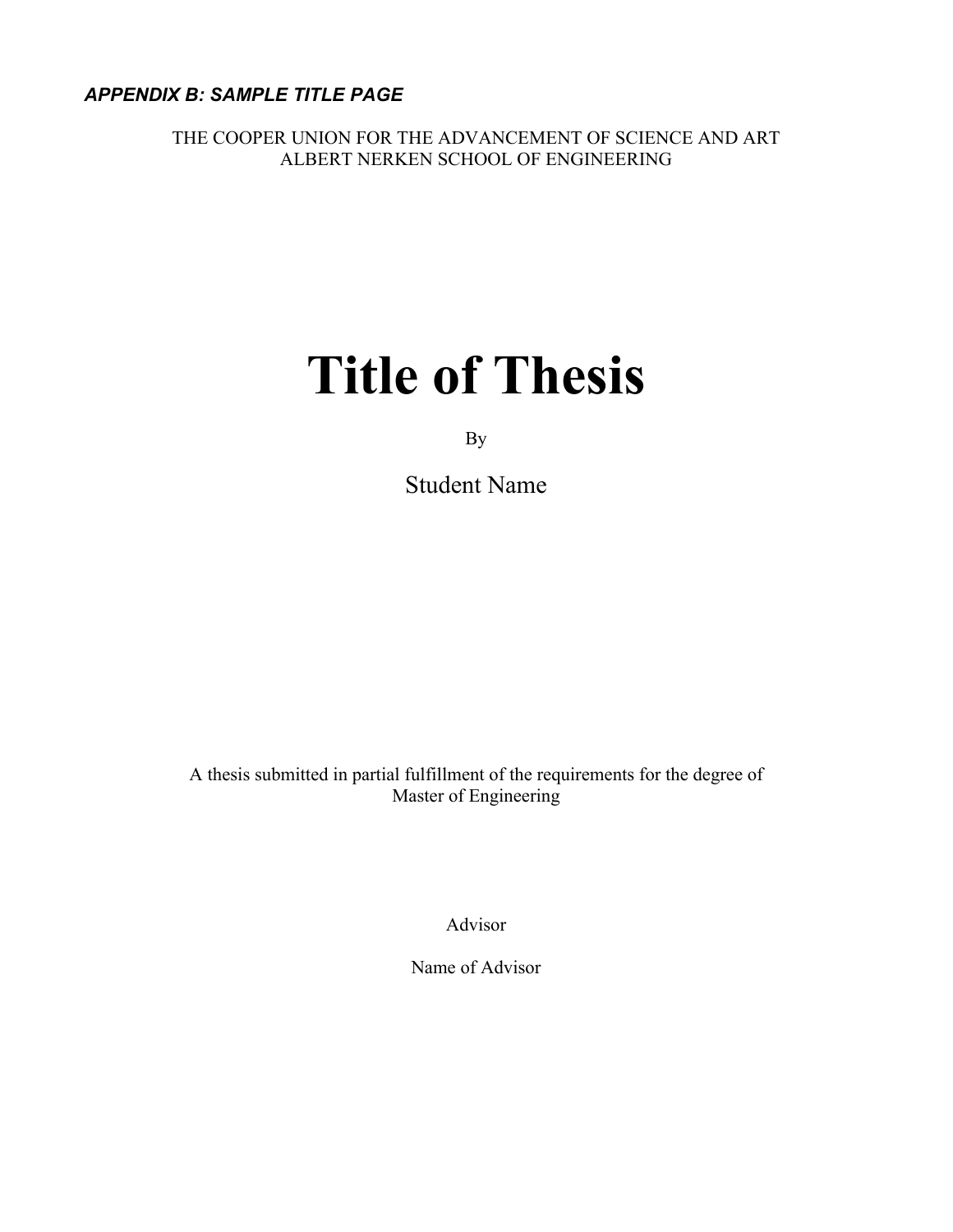#### THE COOPER UNION FOR THE ADVANCEMENT OF SCIENCE AND ART

#### ALBERT NERKEN SCHOOL OF ENGINEERING

This thesis was prepared under the direction of the Candidate's Thesis Advisor and has received approval. It was submitted to the Dean of the School of Engineering and the full Faculty, and was approved as partial fulfillment of the requirements for the degree of Master of Engineering.

> Barry L. Shoop, Ph.D., P.E. - Date Dean, Albert Nerken School of Engineering

\_\_\_\_\_\_\_\_\_\_\_\_\_\_\_\_\_\_\_\_\_\_\_\_\_\_\_\_\_\_\_\_\_\_

Prof. X, Y, Z - Date Candidate's Thesis Advisor

\_\_\_\_\_\_\_\_\_\_\_\_\_\_\_\_\_\_\_\_\_\_\_\_\_\_\_\_\_\_\_\_